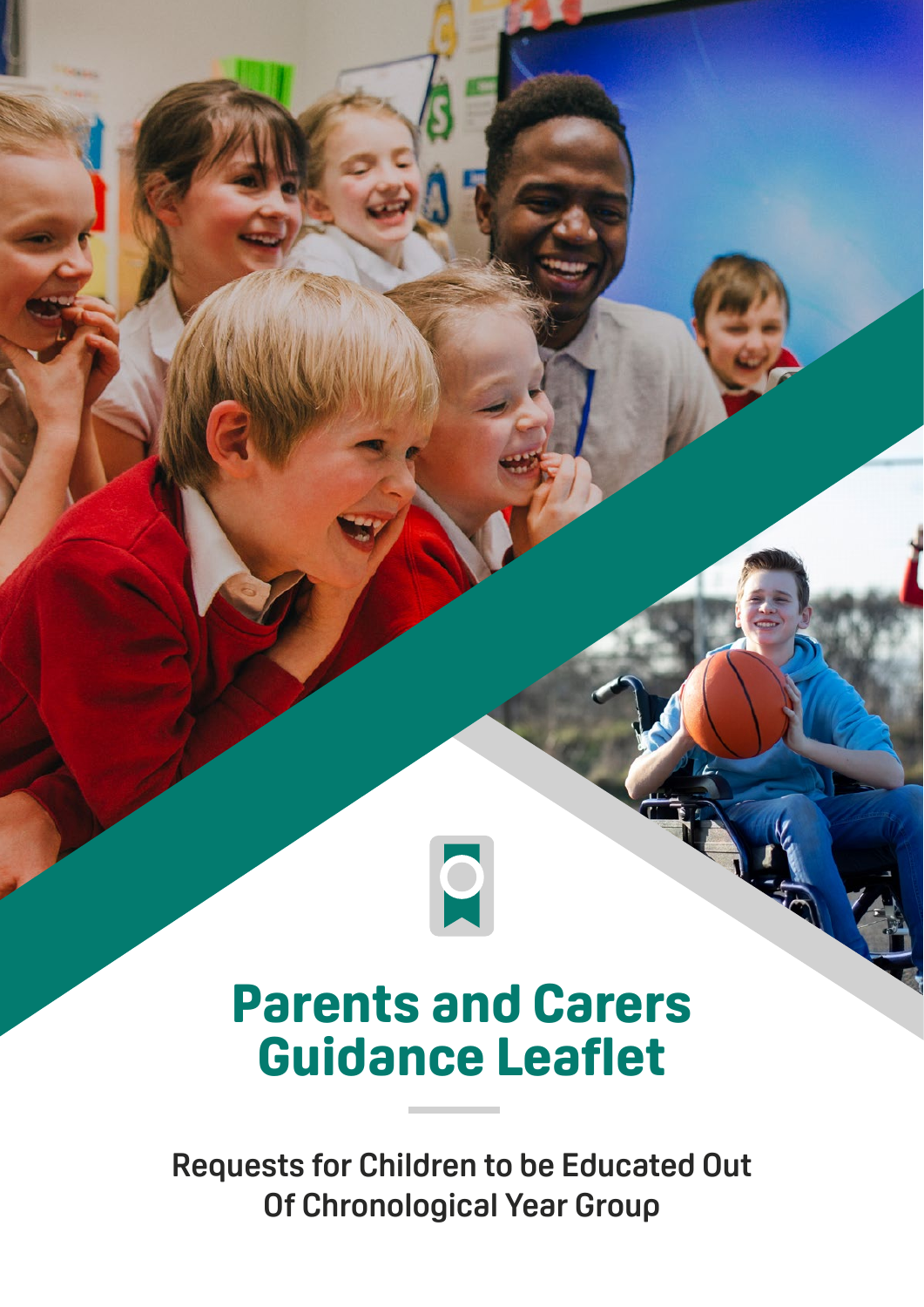#### **What is this leaflet about?**

If you are thinking about making a request for your child to be educated out of their year group, you have probably done lots of thinking about it already. There are several different factors to consider so we have gathered some information together and had a look at the evidence from research for you to help you feel able to make an informed decision.

### **When do most children start school?**

In Pembrokeshire, children are eligible to attend school on a part-time basis from the first term after their third birthday, and full-time basis from the first term after their fourth birthday. Compulsory education commences from the term following their fifth birthday. So, the date of your child's birthday determines when he or she can start school, regardless of the date when the term starts. Parents can opt to defer their child's start date anytime up until the child is of compulsory school age.

The majority of Pembrokeshire schools cater for pupils from 3+. Sometimes arrangements exist between schools and private early years providers (child care/ nursery), which allows children to commence at the school setting at the beginning of the second or third term following a child's third birthday. You should contact the Admissions Officer to check on the specific arrangements for individual schools. [School Admissions](www.pembrokeshire.gov.uk/school-admissions)

## **What does 'Education out of Chronological Year Group' mean?**

Very occasionally, a small number of children are in a class with children in a different year group to where they would usually be. This document outlines the processes that have to be followed when consideration needs to be given to making that important decision.

# **What about children with Additional Learning Needs (ALN)?**

Pembrokeshire schools are Inclusive schools. Inclusion means that all schools and settings must adapt to meet the needs of all children, including children with additional learning needs (ALN). Being 'educated out of chronological year group' is not an appropriate way to adapt for children with ALN as it is not the best way to meet their needs. If your child has, or may have, ALN, you can speak to the school Additional Learning Needs Coordinator (ALNCO) about how school may appropriately support their needs, including accessing support from specialist teams at the TAPPAS 1 meetings (Team around the Pupil, Parent and Setting) held throughout all Pembrokeshire Schools. Families can also seek impartial advice and information from the Parent Partnership service on 01437 776354

[pps@pembrokeshire.gov.uk](mailto:pps@pembrokeshire.gov.uk)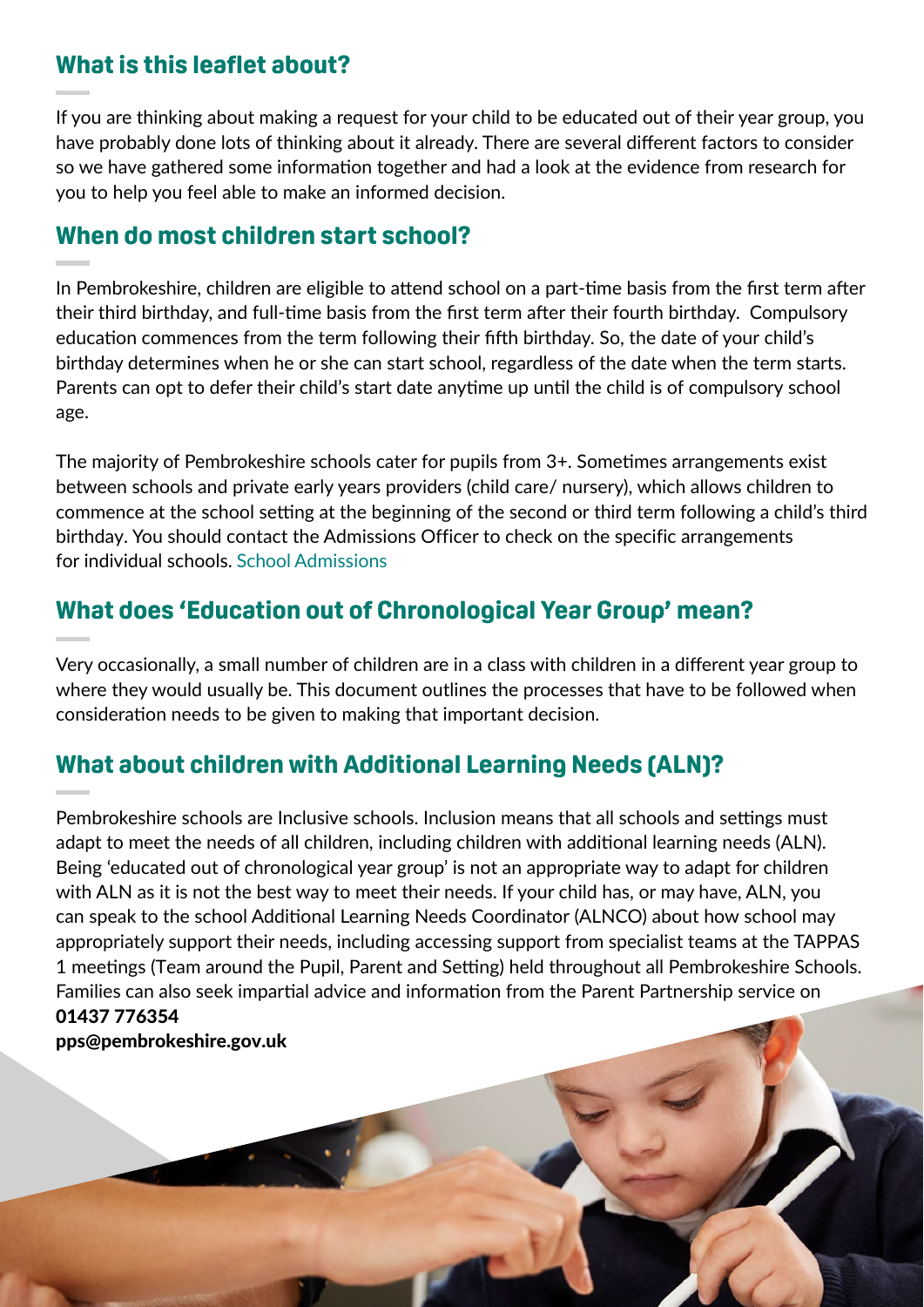### **What can I do if I feel my pre-school child is not ready to start school?**

If you feel that your pre-school aged child is not ready to start school, you may choose for your child to continue at a 3 Year funded setting. Pembrokeshire County Council agrees to provide the funding received from Welsh Government to offer all eligible children a minimum of 10 hours funded parttime education in an approved setting during the school term. Parents can choose to take up the child's entitlement either in a maintained or a non-maintained setting.

Although it is not statutory for your child to attend Foundation Phase Nursery prior to gaining full time place in school, this is a very important phase in your child's life as it lays the building blocks for their future learning and is part of the current and future curriculum. Foundation Phase Nursery (also referred to as FPN) is a general term used to describe the time your child spends in the Foundation Phase during the ages of three and four. You can find more information about this here: [The Childcare Offer Wales](https://www.pembrokeshire.gov.uk/the-childcare-offer-wales)

## **What does the research say about outcomes for children educating out of year group?**

Overall, the evidence from research about being educated out of year group is that it doesn't tend to have a positive impact. It occurs more frequently in some other countries than in the UK, however the research carried out internationally suggests that being educated out of chronological year group often has more disadvantages than advantages.

#### **What will happen when my child transitions to another school or school stage?**

As children who are educated out of their chronological year group progress, or move schools, they will reach transition points. Parents will need to **apply once again** for an outside normal year group place alongside an application for a school place, and should do so when their child's 'correct' cohort are making applications for a school place; or, when parents make an application to a different school. This means parents would need to apply for a secondary school place and for an out of year group place when the child is in year 5 rather than year 6. These requests will be considered in the same way as the original request but must also take into account the fact the child has been educated in a different year group up until this point. All decisions should be made taking the circumstances of the case into account and considering all of the child's needs, including their social and emotional needs.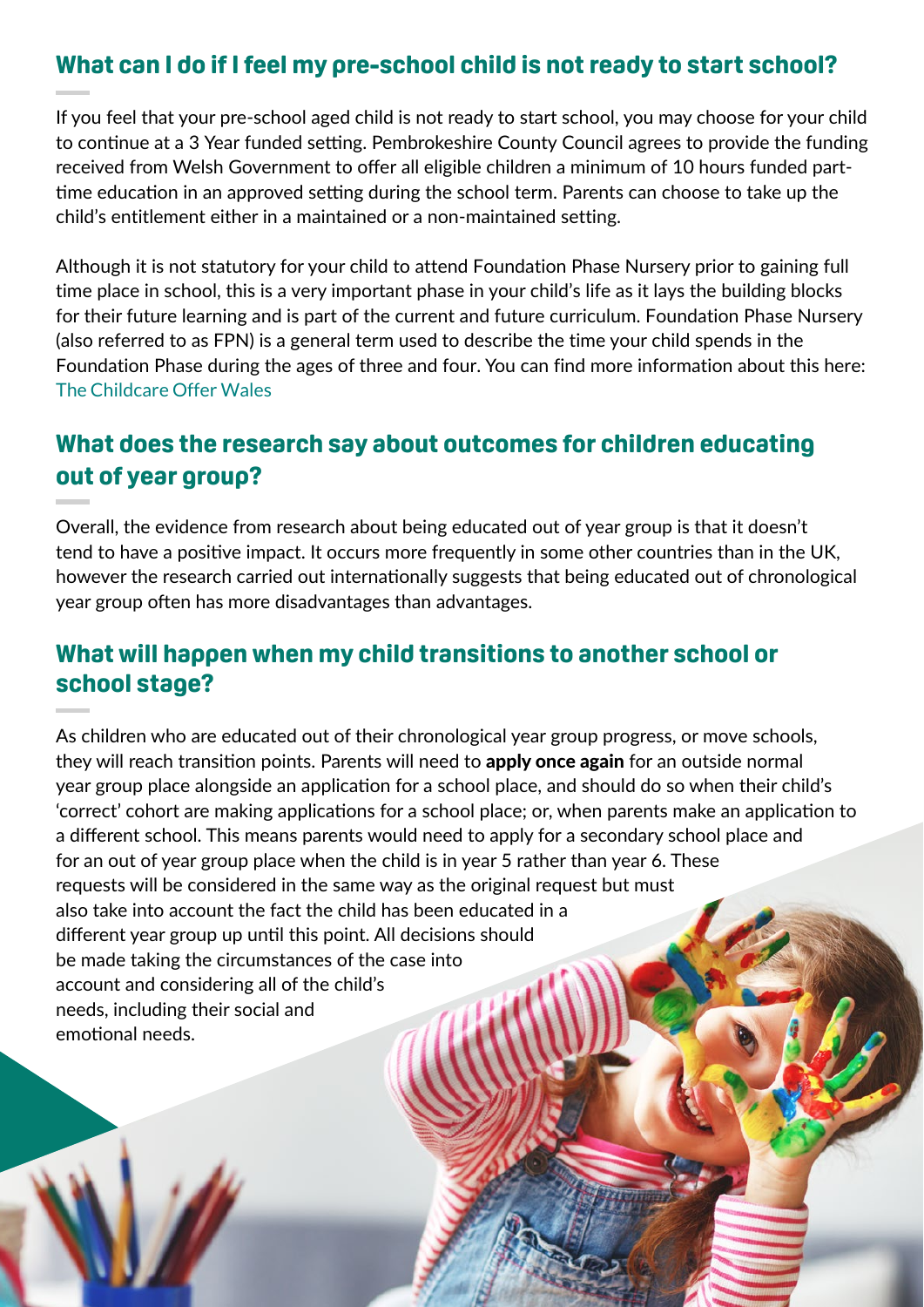

#### **What factors will be taken into account when the LA is making a decision?**

#### Some of the things the local authority will take into account when considering a request include:

- Views wishes and feelings of the child or young person
- Parents' views
- information about the child's academic, social and emotional development
- where relevant, the child's medical history and views of a medical professional
- if the child is moving, or going to move schools, or has just moved into the County, the year group they have been educated in up to that point
- if the child was born prematurely, what age group the child would have fallen into, if the child had been born on time
- the view of the head teacher must be taken into consideration

#### This could include looking at evidence or issues such as:

- any evidence from health or other agencies who are involved in the care or treatment of the child, for example speech and language therapist, occupational therapist, paediatrician, social worker, keyworker
- any evidence and views of school or setting the child attends and any records of the child's development
- views from advisory or specialist teachers and/or Educational Psychologist about the request and the child's development
- if the child is pre-school, the progress the child has made in early years setting, including the rate of progress
- how would a place in a year group out of chronological age provide the child that a their chronological year group would not